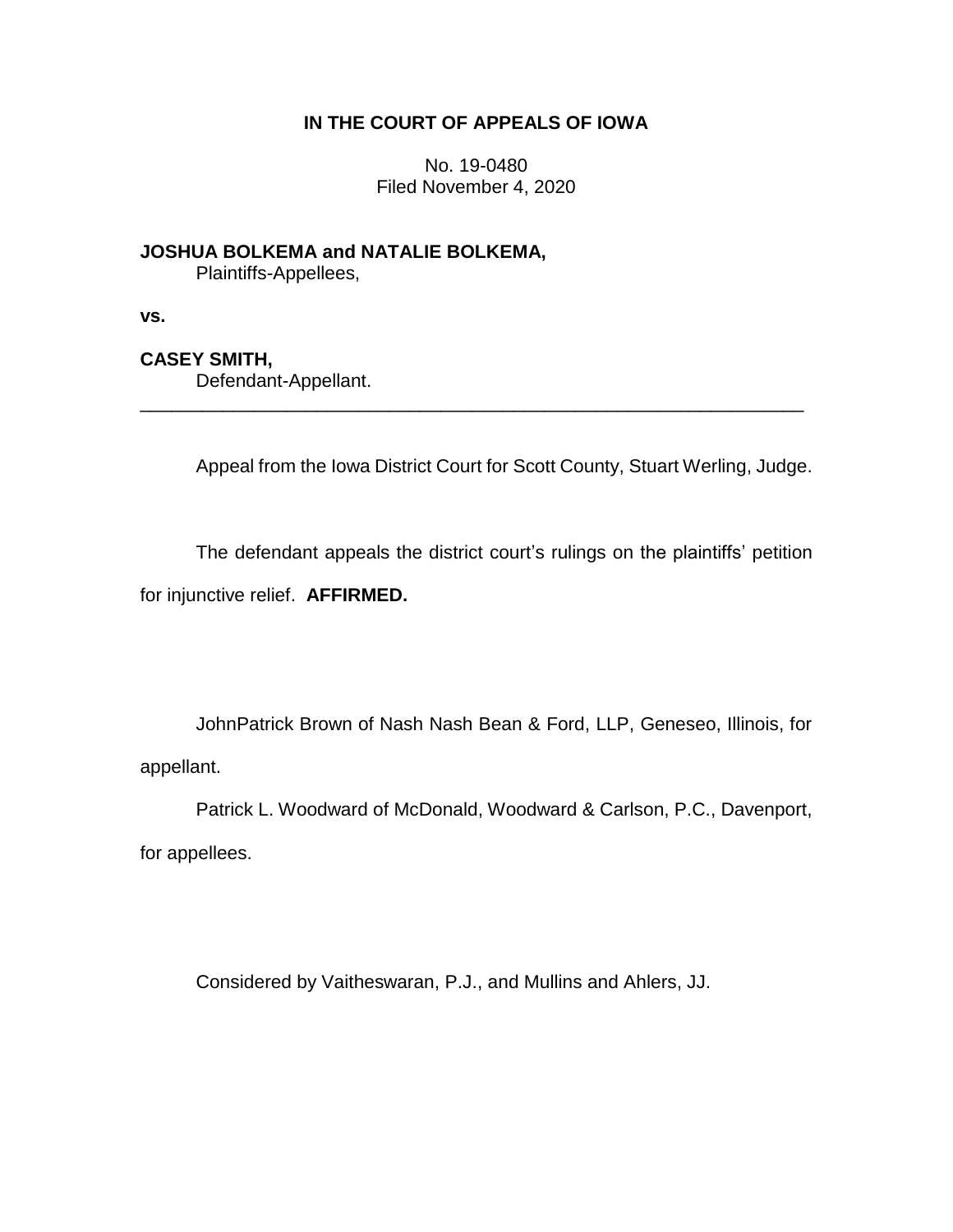## **VAITHESWARAN, Presiding Judge.**

Joshua and Natalie Bolkema owned real estate adjoining land owned by Casey Smith. The only access from the Bolkemas' property to the main road was a thirty-three-foot easement along the north side of Smith's property, recorded decades earlier. A private, paved road in the center of the easement provided a "[s]traight-through shot" to the main road.

Shortly before the Bolkemas purchased the property, Smith installed gates at both ends of the private road as well as removable speed bumps along the road. Although her property was already fenced in, she installed additional fencing along the paved portion of the easement.<sup>1</sup>

The Bolkemas sued Smith alleging she "obstructed the easement," depriving them of free access to their property. They sought a permanent injunction preventing Smith "from interfering with [their] use of the easement and private roadway . . . and from placing any obstruction in, on, or along said easement." They also alleged the impediments amounted to a nuisance, entitling them to damages. Smith answered and filed counterclaims. Following a bench trial, the district court granted the Bolkemas' request for a permanent injunction and ordered the obstructions removed within thirty days. No money judgment was entered on the nuisance claim, and the court denied Smith's counterclaims. The court also denied Smith's motion for enlarged findings and conclusions. Smith appealed.

 $\overline{a}$ 

 $1$  Smith testified there had been fencing there and she simply re-installed it. She conceded the fence was within the thirty-three-foot easement.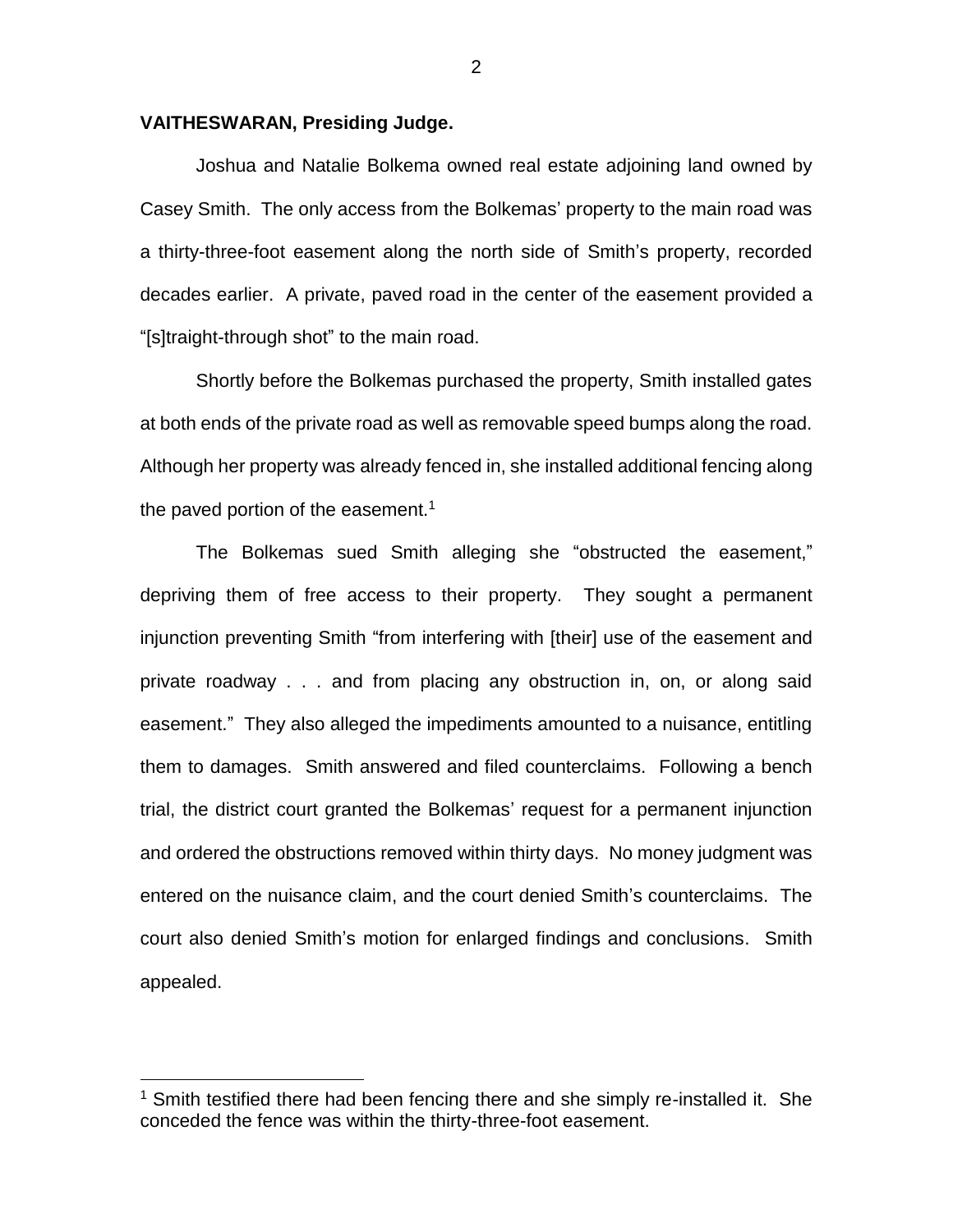Smith preliminarily contends "the gates and side fences<sup>[2]</sup> operate as part of a fence governed by Iowa Code chapter 359A" (2018). In her view, the district court "had no subject-matter jurisdiction to decide the Bolkemas' claims because the fence viewers were not consulted" pursuant to Iowa Code section 359A.22.

Chapter 359A, titled "Fences," "create[s] two circumstances in which a landowner is required to erect and maintain a partition fence." *Longfellow v*. *Sayler*, 737 N.W.2d 148, 153 (Iowa 2007). First, a landowner must "erect and maintain a partition fence when an agreement is reached between adjoining landowners." *Id*. (citing Iowa Code § 359A.12). Second, an adjoining landowner may "request another adjoining landowner to maintain a partition fence." *Id*. "If a conflict arises between the two adjoining landowners, the Code provides that one landowner may request the fence viewers to determine the controversy." *Id*.

The district court found the statute inapplicable, reasoning "it is not a partition fence that is in controversy." We agree. Neither side challenged the existence or condition of the fences surrounding Smith's rectangular-shaped property. The dispute centered on obstructions placed within the thirty-three-foot easement, including "additional fencing . . . to restrict [the] Bolkemas' use to the hard surface roadway only." Chapter 359A was not implicated.

Next, Smith argues the end gates and side fences were not nuisances because Smith has "a right and a duty to build boundary fences" and, in any event, the side fences "were never properly pled." She also asserts "the end gates, side

 $\overline{a}$ 

3

 $2$  The "side fences" appear to be a reference to the fence along the paved road within the easement area.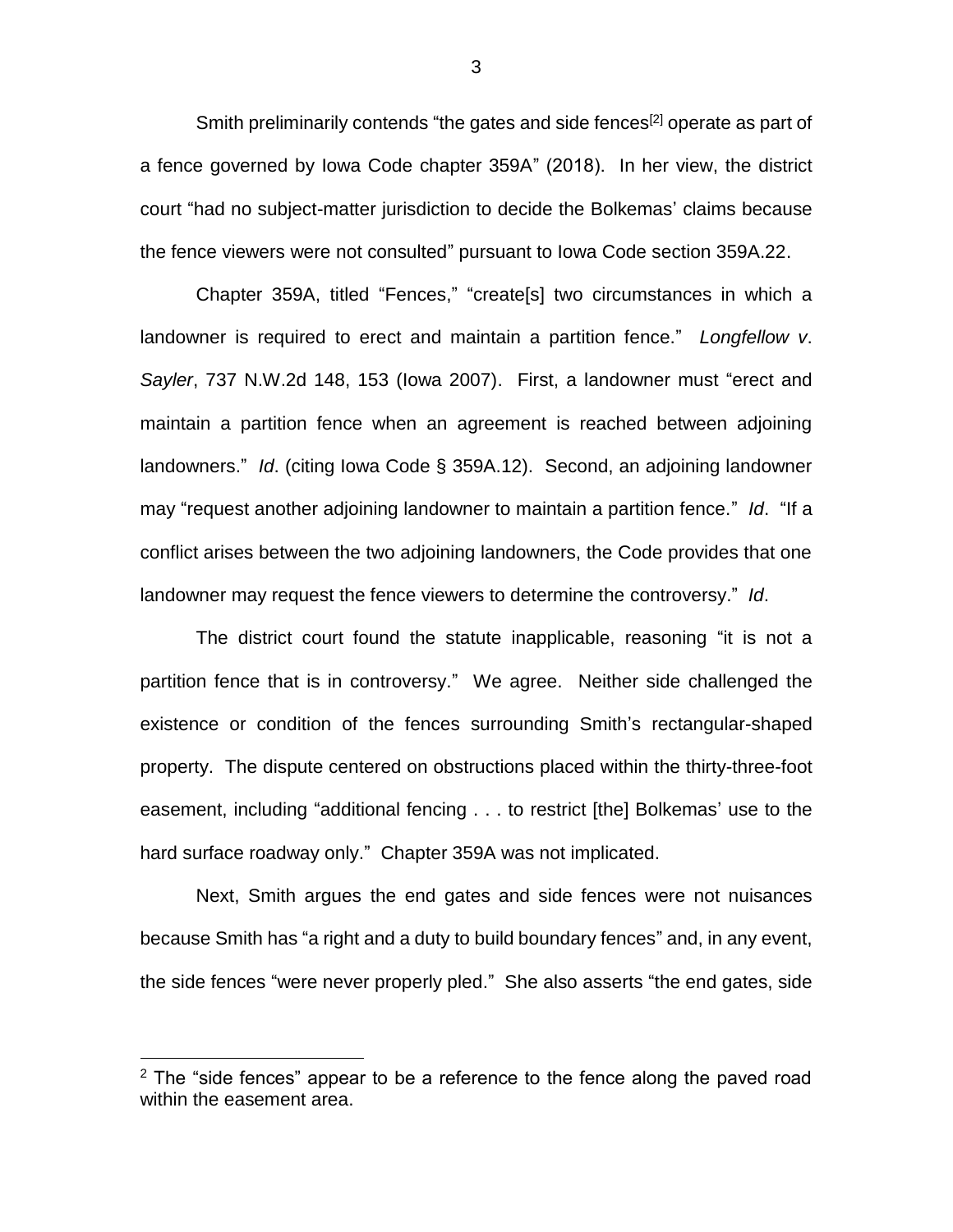fences, and speed bumps [did] not significantly impair the Bolkemas' use and enjoyment of the ingress-egress easement and therefore [were] not nuisances." In making these arguments, Smith conflates the Bolkemas' nuisance claim with their separate claim for injunctive relief. We believe the two claims are distinct. *See Skow v*. *Goforth*, 618 N.W.2d 275, 277–78 (Iowa 2000) (addressing request for an injunction "from interfering with" use of an easement, and stating, "A party seeking an injunction must establish (1) an invasion or threatened invasion of a right, (2) substantial injury or damages will result unless an injunction is granted, and (3) no adequate legal remedy is available" (citation omitted)); *see also* Iowa Code § 657.1 (defining nuisance as "[w]hatever is injurious to health, indecent, or unreasonably offensive to the senses, or an obstruction to the free use of property, so as essentially to interfere unreasonably with the comfortable enjoyment of life or property"); *Freeman v*. *Grain Processing Corp*., 895 N.W.2d 105, 120 (Iowa 2017) (stating "[t]he nuisance statute does not supersede common law nuisance," which is defined as "an actionable interference with a person's interest in the private use and enjoyment of the person's land"); *cf*. *Wiegmann v*. *Baier*, 203 N.W.2d 204, 207 (Iowa 1972) (citing a reference to a "nuisance fence" in a petition alleging a violation of a written easement but analyzing the issue under contract principles rather than nuisance law). As noted, the district court granted injunctive relief without addressing the Bolkemas' request for nuisance damages, leading us to question whether the nuisance issue was preserved for review. *See Top of Iowa Co-op*. *v*. *Sime Farms*, *Inc*., 608 N.W.2d 454, 470 (Iowa 2000) ("[T]his court will consider on appeal whether error was preserved despite the opposing party's omission in not raising this issue at trial or on appeal."). That said, we believe

4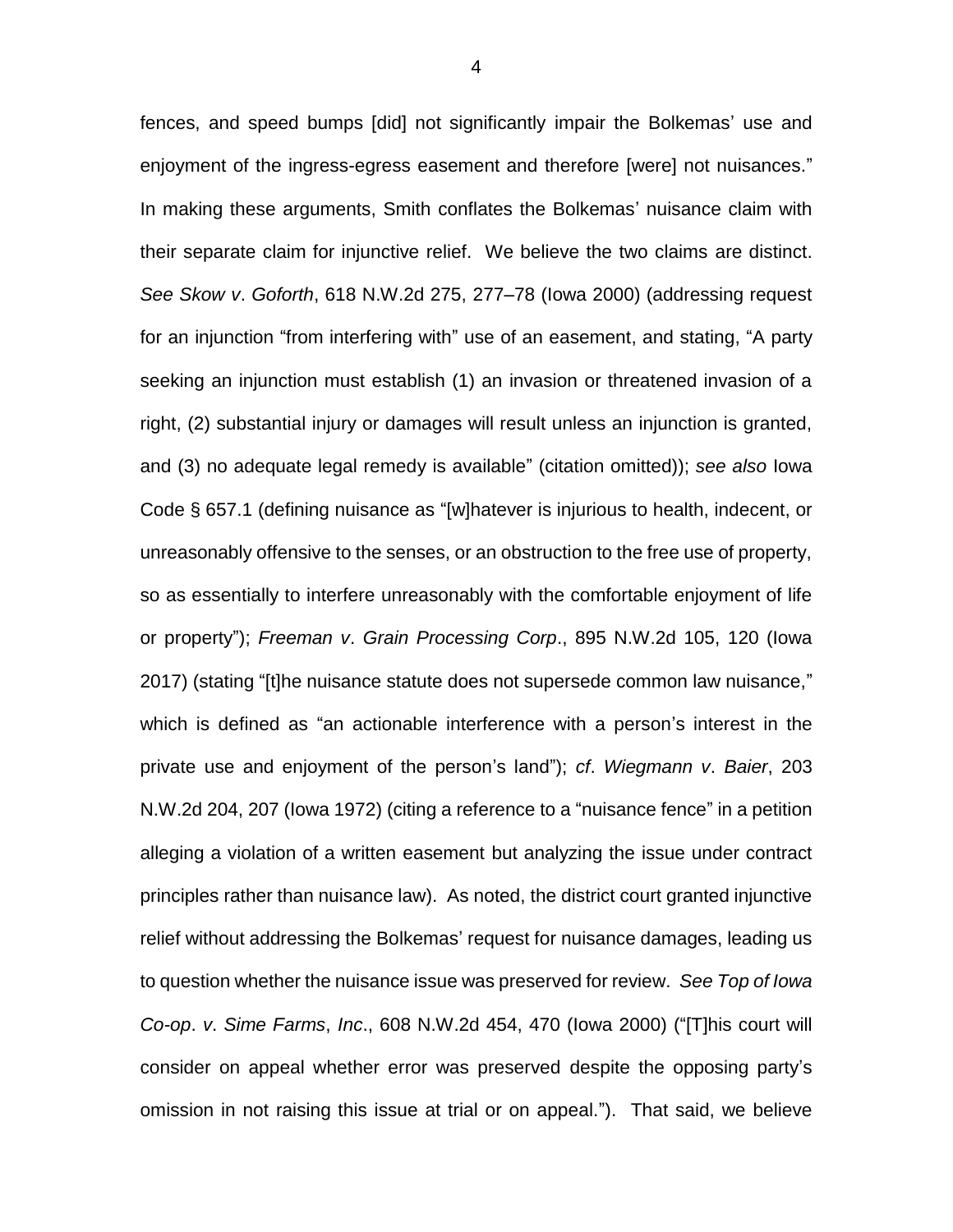Smith's arguments, while mentioning nuisances, in fact take issue with the district court's determination that she "interfered with" the Bolkemas' use of the easement, a predicate to granting injunctive relief. We will address her arguments in that context.

We begin with Smith's assertion that the Bolkemas failed to plead a problem with the fences. The district court found otherwise, stating they "clearly request[ed] that Smith be permanently enjoined from placing any obstruction anywhere within the entire thirty-three foot wide easement." The pleadings support the court's determination. As for Smith's assertion that she had a right to build "boundary fences," she did indeed have that right; however, as discussed, this was not a "boundary fence" dispute but a dispute concerning additional fencing placed within the easement. The district court found Smith "wrongfully constricted the 33-foot easement by placing fencing and other impediments immediately adjacent to the driveway." On our de novo review, we discern more than ample support for the finding.

We turn to Smith's argument that the installation of gates was an extension of her right to build boundary fences. The district court found chapter 359A, even if applicable, did not address the installation of gates in conjunction with fencing. We agree but, as discussed, we find chapter 359A inapplicable.

We are left with Smith's assertion that the gates and speed bumps did not significantly impair the Bolkemas' use and enjoyment of the easement. The district court found that Smith "lived at her ranch for over ten years without installing gates," and it was "more than mere coincidence that she installed gates only after" the sellers of land ultimately purchased by the Bolkemas rejected her bid to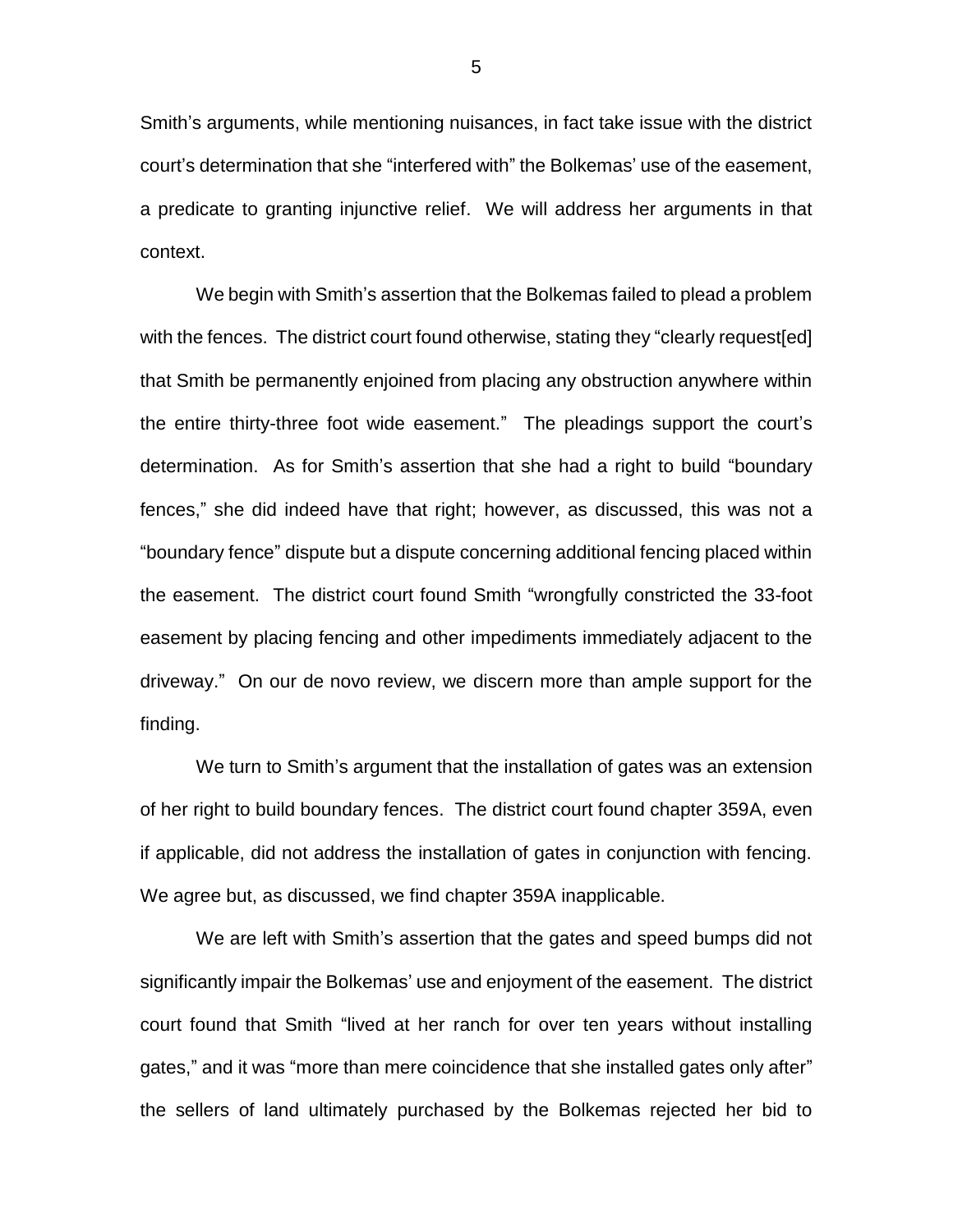purchase that land. The court determined Smith installed the gates and speed bumps "solely to interfere with whoever" purchased the property. The gates, the court said, iced over in the winter, making them difficult to open, and both the gates and speed bumps damaged the surface of the private road.

The record supports the district court's findings. Smith acknowledged no gates enclosed the easement until after the prior owner of the Bolkemas' property passed away and title was transferred to a relative. The concession undermines her assertion that the gates served "a major utilitarian purpose" of keeping her "horses on her property."<sup>3</sup> In any event, the Bolkemas testified to multiple ways in which the gates and speed bumps impeded their use and enjoyment of their property. They offered digital video recordings to illustrate the problem. On our de novo review, we are persuaded that injunctive relief was warranted. *See Wiegmann*, 203 N.W.2d at 207–09 (affirming the grant of injunctive relief where a fence installed by the defendant on an easement "effectively barred access by auto to plaintiffs' garage and parking areas"); *McDonnell v*. *Sheets*, 15 N.W.2d 252, 256 (Iowa 1944) ("[T]o grant the right to so obstruct the driveway with gates, would rather effectively destroy plaintiffs' easement."); *cf*. *Skow*, 618 N.W.2d at 277 (concluding plaintiffs failed to show that a fence encroaching three inches onto an easement would impede their ingress or egress).

Smith raises one final argument unrelated to the Bolkemas' request for injunctive relief. She contends "the Bolkemas clearly are operating a business on their property and it should be enjoined." The district court was unpersuaded by

 $\overline{a}$ 

<sup>&</sup>lt;sup>3</sup> Smith testified she used her land as a sanctuary for disabled horses.